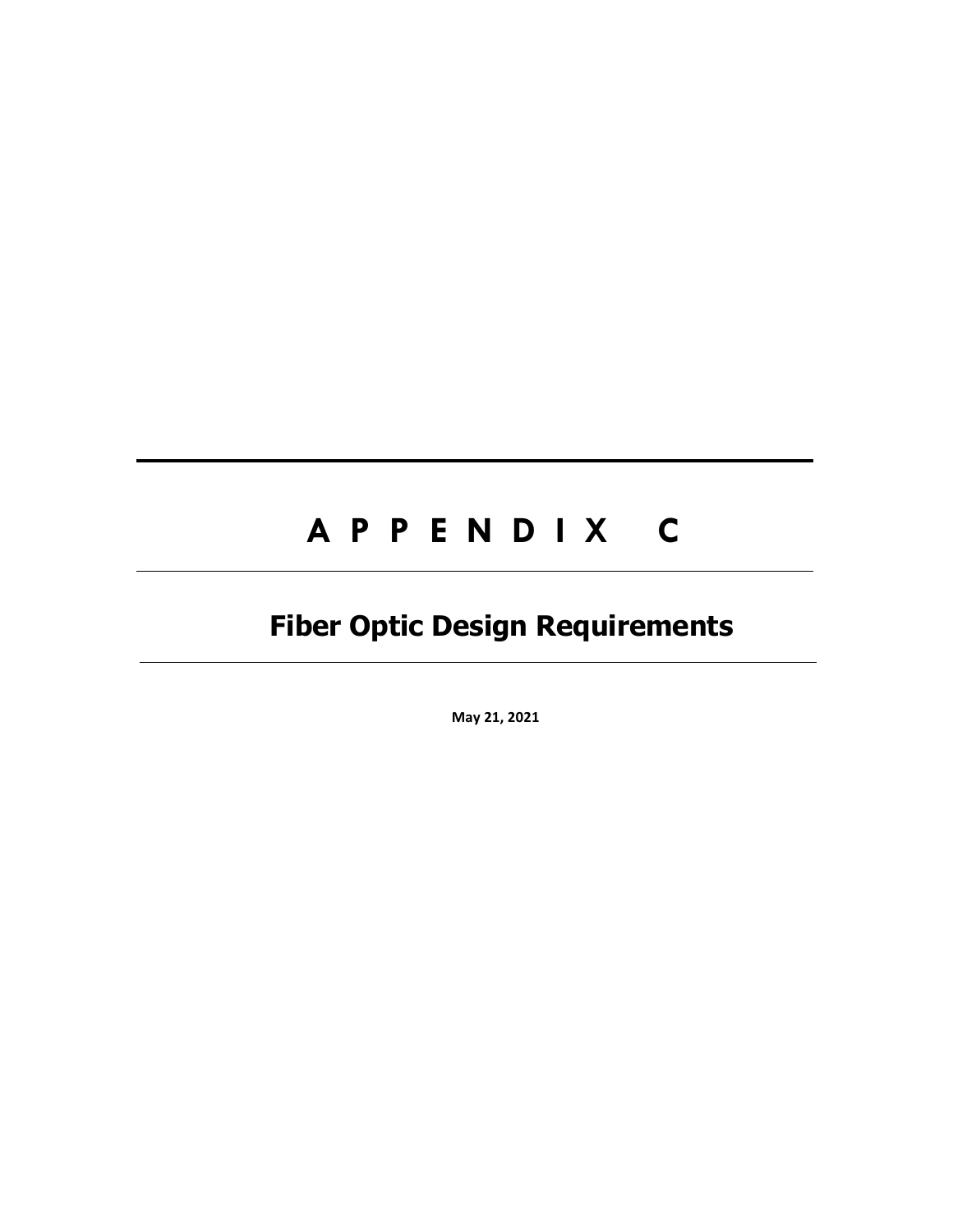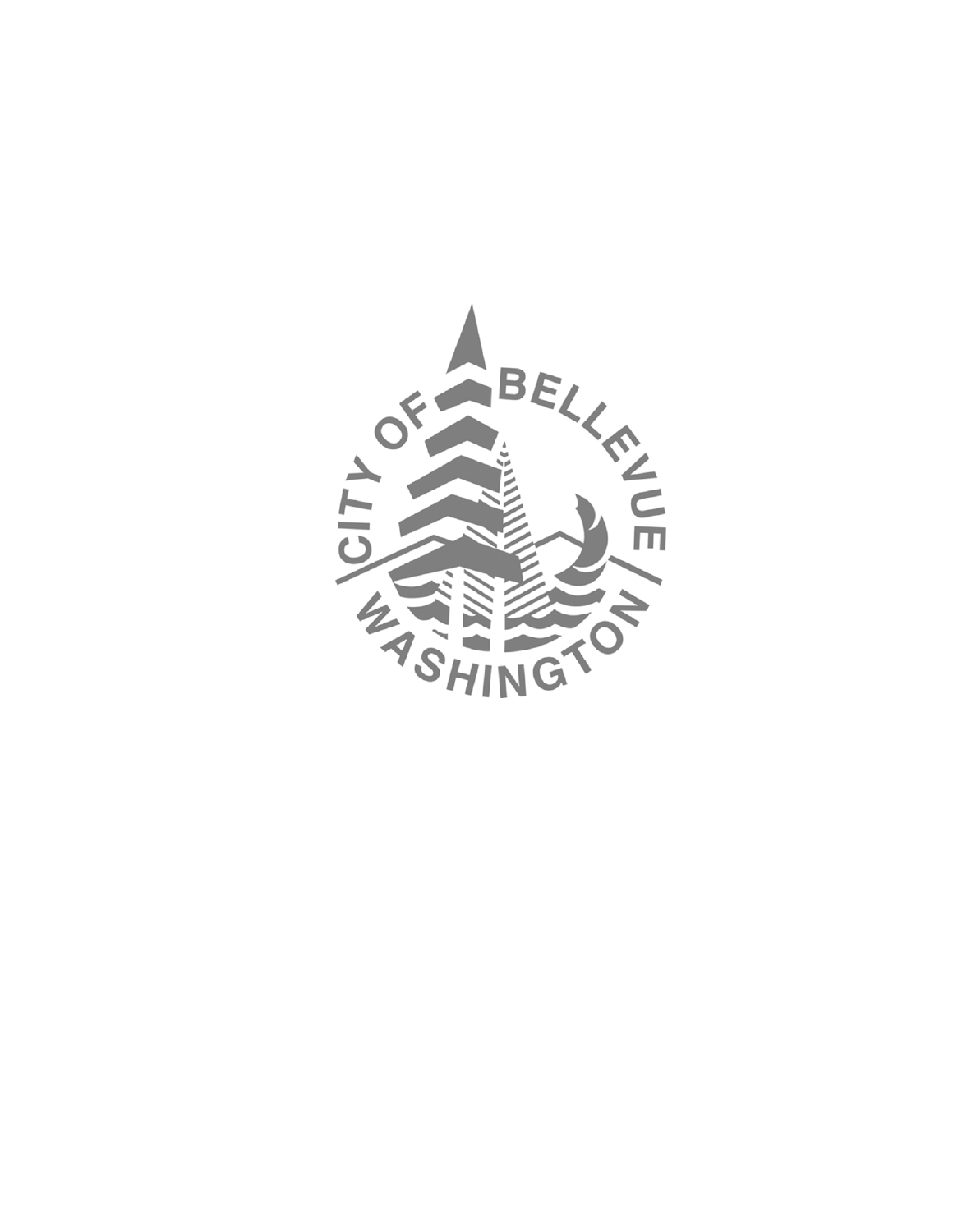## **FIBER OPTIC COMMUNICATION SYSTEM**

The City of Bellevue operates and maintains an expansive citywide fiber optic system that provides network connectivity for critical city functions. Critical functions include, but are not limited to, network connectivity for traffic signal operations, traffic cameras, emergency services, and operations at off-site city facilities. Bellevue requires available conduit and fiber optic infrastructure to establish network connections and provision for future system expansion. The City of Bellevue's approach to communication system design aims to separate fiber optic cables in a dedicated infrastructure system, which is important for overall network management and system maintenance. This Design Requirements Manual describes the requirements necessary to accomplish this approach and applies to projects where the fiber optic system is impacted or where new communication systems are required. These standards ensure that City of Bellevue's communication network is available, functional and reliable.

#### **I. G E N E R A L**

Plan, specifications and estimate (PS&E) submittals in the City of Bellevue shall convey the necessary detail to provide clear instructions on how to establish communications to new traffic signals and Intelligent Transportation Systems (ITS) via a fiber optic communication system. Additionally, projects that disrupt the existing fiber communication systems within city right-of-way shall include the necessary design detail to maintain connectivity during construction.

A good design results in a complete, fully-functional and maintainable communication network. Fiber optic communication design may be included in the illumination and traffic signal plans, except in cases where separate ITS communication plans are necessary to provide design clarity and intent. The fiber optic components shown shall include all the information necessary for a complete review of the work being performed. They must also include all the information required for construction or installation, and for documentation of the completed work for future reference.

#### **II. S U B M I T T A L R E Q U I R E M E N T S**

Plans:

- Title block, north arrow and scale bar
- Legend of symbols
- Existing communication conduit, junction box and splice vault layout
- Temporary fiber optic communications design, if necessary
- Permanent fiber optic communications design
- Fiber optic splice details
- Patch panel layout details
- One-line fiber distribution diagram (if design complexity necessitates)
- Details for all non-standard installations and elements
- All other information needed or required elsewhere to properly document the work being done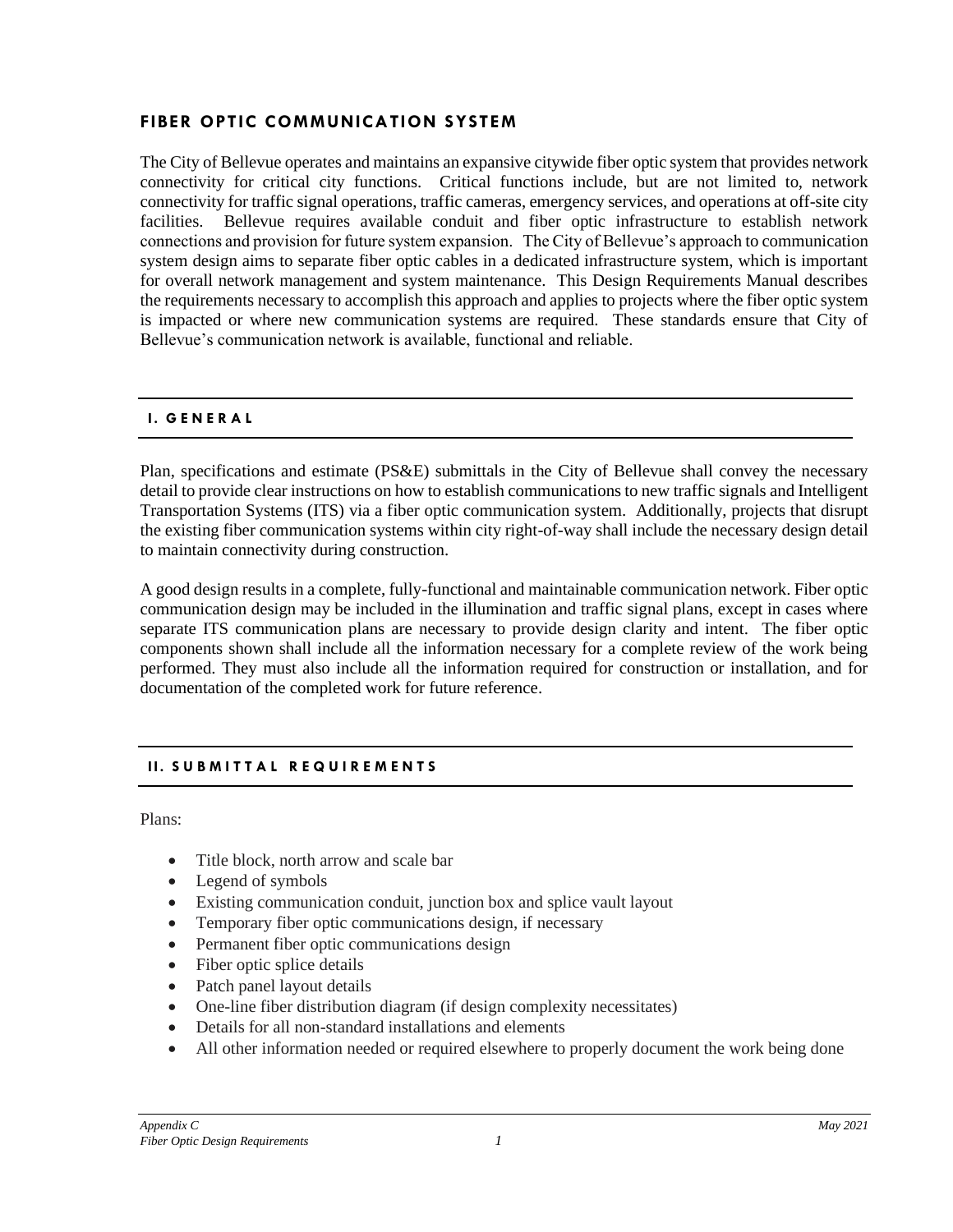#### **III. C O M M U N I C A T I O N S Y S T E M I N F R A S T R U C T U R E D E S I G N P A R A M E T E R S**

The City of Bellevue's communication system infrastructure standard implements purpose-built infrastructure that separates fiber optic cabling from all other conductor types. This approach is applied to conduit systems, junction boxes and splice vaults and is intended to provide a highly available, functional and reliable system as described in the overview.

- A. Communication Junction Boxes
	- 1. Fiber optic cables shall be routed through City of Bellevue Type 2 modified junction boxes (Standard Plan SL-180-1) or a large communication junction box (Standard Plan SL-181-1). Junction boxes are permitted for fiber routing where fiber splices do not exist. Fiber optic splices shall be located in fiber optic splice vaults only (see Section 1.1.2), unless otherwise directed by the City of Bellevue ITS Engineer.
	- 2. New communication junction boxes shall not be located on paved roadway surfaces. If an existing communication junction box is located on a paved roadway surface, within the project limits, the junction box shall be relocated or the lid shall be upgraded to traffic bearing, if relocation is not possible.
	- 3. All communication system junction boxes shall be marked as "COB COMM" on the lid.
	- 4. All Junction boxes shall include a non-skid lid.
	- 5. All junction boxes shall be located outside of existing or proposed curb ramps.
	- 6. The minimum spacing between communication junction boxes and/or vaults is 200 ft, except on road crossings, infrastructure associated with Small Wireless Facility (SWF) communications, and other instances directed by the City of Bellevue ITS Engineer.
	- 7. The maximum spacing between communication junction boxes and/or vaults is 600 ft.
	- 8. Communication junction boxes are required at both ends of roadway crossings, borings, or bridges.
	- 9. Conduits shall only enter the sides of a communication junction box, and not the bottom.
- B. Fiber Optic Splice Vaults
	- 1. Fiber optic splice enclosures shall only be permitted in a Fiber Optic Splice Vault in accordance with Bellevue Standard Plan SL-190-1, unless otherwise directed by the City of Bellevue ITS Engineer.
	- 2. Each signalized intersection shall include a minimum of two fiber optic splice vaults, which may be located on the same corner or on adjacent corners. The location of the splice vaults shall be reviewed and approved by the City of Bellevue ITS Engineer. The conduit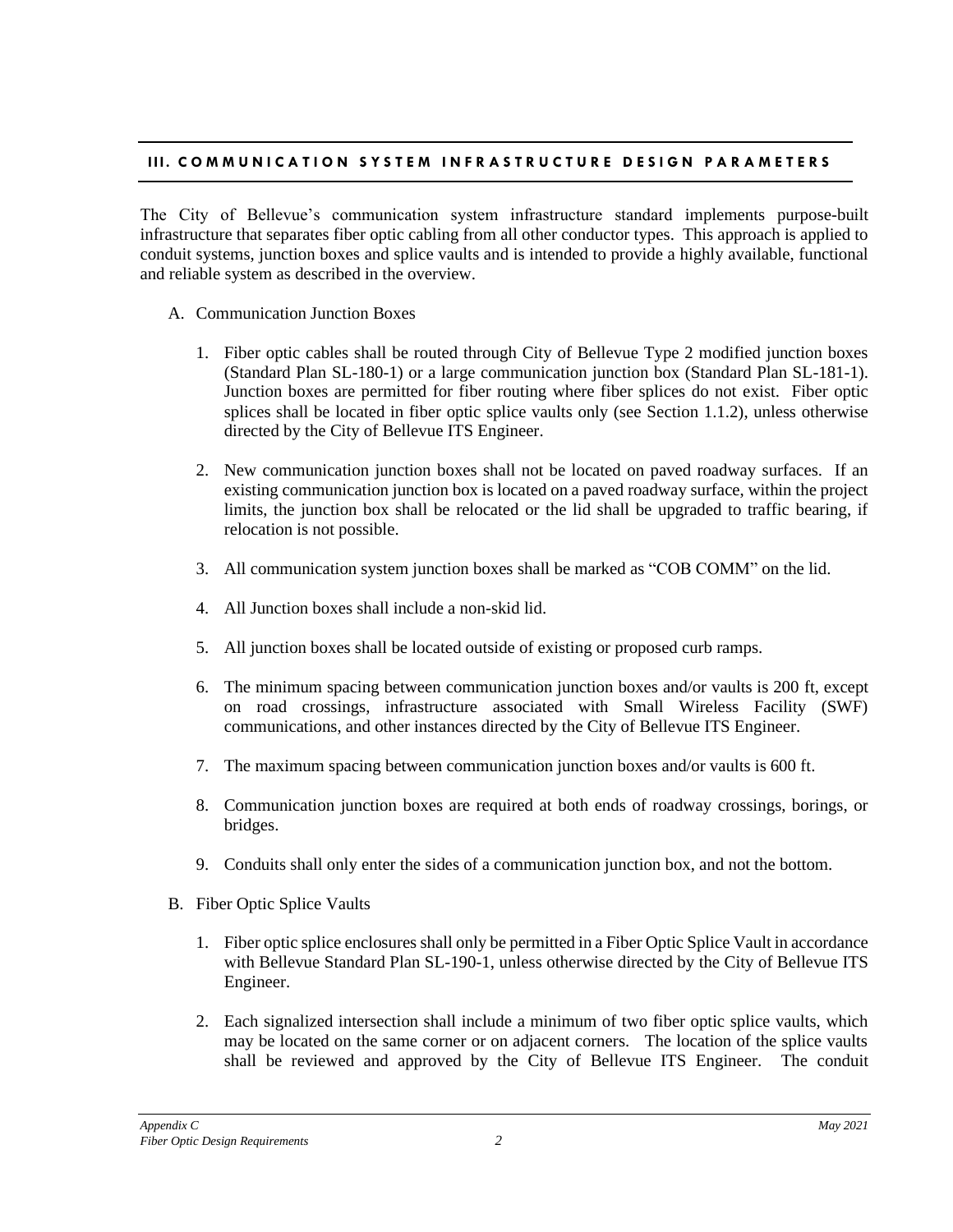configuration shall be in accordance with the layout shown on Figure 2, located at the end of this document.

- 3. All fiber optic splice vaults shall be marked as "COB COMM" on the lid.
- 4. Splice vaults are not permitted on paved surfaces, except sidewalk, unless otherwise approved by the City of Bellevue ITS Engineer.
- 5. All splice vaults shall include a non-skid lid.
- 6. The maximum space between two fiber optic splice vaults is 1,500 ft.
- 7. Conduits shall only enter the manufacturer's designed entry points of a fiber optic splice vault.
- C. Communication System Conduits
	- 1. All new projects shall install a standard configuration of conduits for the purposes of communications, as shown on Figure 2. The standard configuration includes three 3" conduits and one 2" conduit along a project frontage, unless otherwise directed by the City of Bellevue ITS Engineer.
	- 2. The standard configuration of communication system conduits shall be placed on both sides of the road for any roadway classified as a Major, Minor, and Collector Arterial.
	- 3. Neighborhood streets shall include one 3" conduit on both sides of the road for communication purposes where the improvements exceed 200' along the roadway, unless otherwise directed by the City of Bellevue ITS Engineer.
	- 4. Communication conduits shall connect with junction boxes and vaults in accordance with the layout shown on Figure 2.
	- 5. Communication conduits shall only connect with communication junction boxes and fiber optic splice vaults, unless otherwise directed by the City of Bellevue ITS Engineer. The only exception to this requirement is the final fiber optic cable conduit entry into the signal cabinet foundation as shown on Figure 2. The City of Bellevue ITS Engineer may also specify other communication conduit tie-in points.
	- 6. Existing conduits used for the installations of a new communication system shall conform to the conduit and junction box layouts as shown on Figure 2. Coordination with the City of Bellevue signal shop staff will be necessary to identify conduit and junction box upgrades needed for conformity.
	- 7. Projects will be required to tie into existing communication system conduits across the road or driveway at its project limits where a continued communication conduit pathway exists.
	- 8. Projects that do interface with a traffic signal shall terminate communication conduits at a Type 2 modified junction boxes (Standard Plan SL-180-1) at the project limits or alternative location determined by the City of Bellevue ITS Engineer. Separate junction boxes will be required for the SWF system infrastructure described in Section 1.2.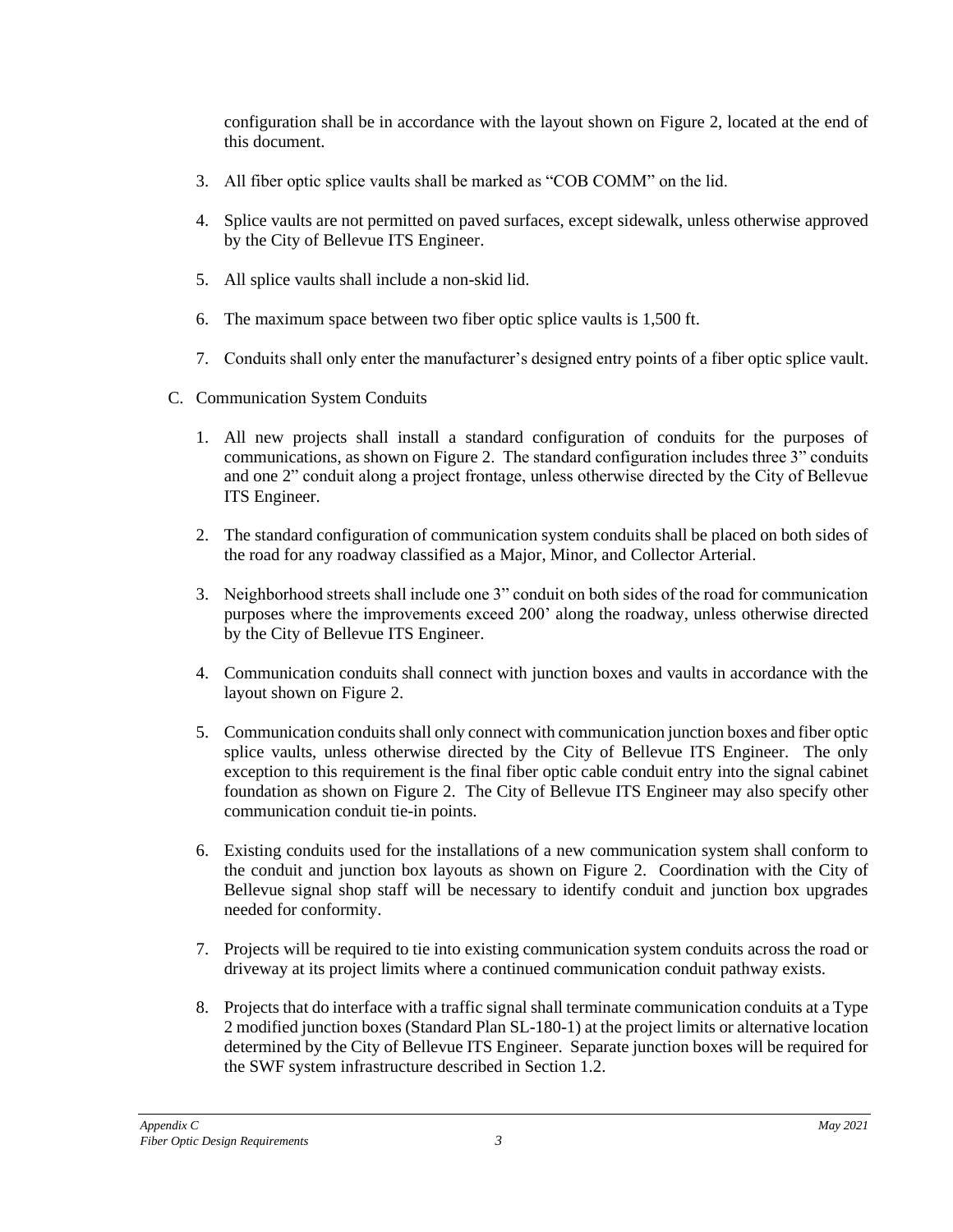- 9. All communication system conduits shall include detectable mule tape. Detectable mule tape shall be replaced for any instance where it is used for pulling new communication cabling.
- 10. Parallel communication conduits shall be combined in the same trench or bore location to the maximum extents feasible. Conduits shall be installed in accordance with the trench detail shown on Bellevue Standard Plan SL-122-1.
- 11. Communication conduits, as specified in Section 1.1.3.2 and 1.1.3.3, shall be included in a shared roadway crossing trench or underground bore where other utility infrastructure is proposed. A communication junction box shall be installed on both sides of the road to receive the communication conduits.
- 12. Communication conduits, as specified in Section 1.1.3.2 and 1.1.3.3, shall be extended by means of a roadway conduit crossing to connect with an existing communication conduit system, where one exists. **This requirement may result in infrastructure improvements extending beyond the property limits of a project.**

#### **IV.** SMALL WIRELESS FACILITY (SWF) COMMUNICATION INFRASTRUCTURE **D E S I G N P A R A M E T E R S**

The City of Bellevue's communication system design standards is forward-compatible with Small Wireless Facility (SWF) deployments. SWF equipment will occupy city-owned streetlight poles and require a conduit system capable of providing SWF power and communications. Figure 2, located at the end of this document, identifies the City of Bellevue's standard for SWF deployments and is intended for application on new construction projects in the city. Adherence to this standard is required for the installation of any new street light pole owned by the City of Bellevue. In cases where the street lighting system is impacted, the project shall coordinate with the City of Bellevue Transportation Department to determine application of the standard depicted in Figure 2.

- A. A: SWF Communication Junction Boxes
	- 1. One large communication junction box is required for SWF at each corner of a signalized intersection in accordance with the layout shown on Figure 2, unless a fiber optic splice vault exists or is proposed for SWF. A large junction box shall be deployed in accordance with the Bellevue Standard Plan SL-181-1.
	- 2. One Type 2 modified junction box as shown on Bellevue Standard Plan SL-180-1 shall be placed adjacent to each streetlight pole, in addition to the standard street lighting junction box.
	- 3. All SWF junction boxes shall be marked as "SWF COMM" on the lid.
	- 4. All SWF junction boxes shall include a non-skid lid.
	- 5. All SWF junction boxes shall be separate from the City of Bellevue street lighting, communications and traffic signal conduit systems, unless otherwise specified by the City of Bellevue ITS Engineer.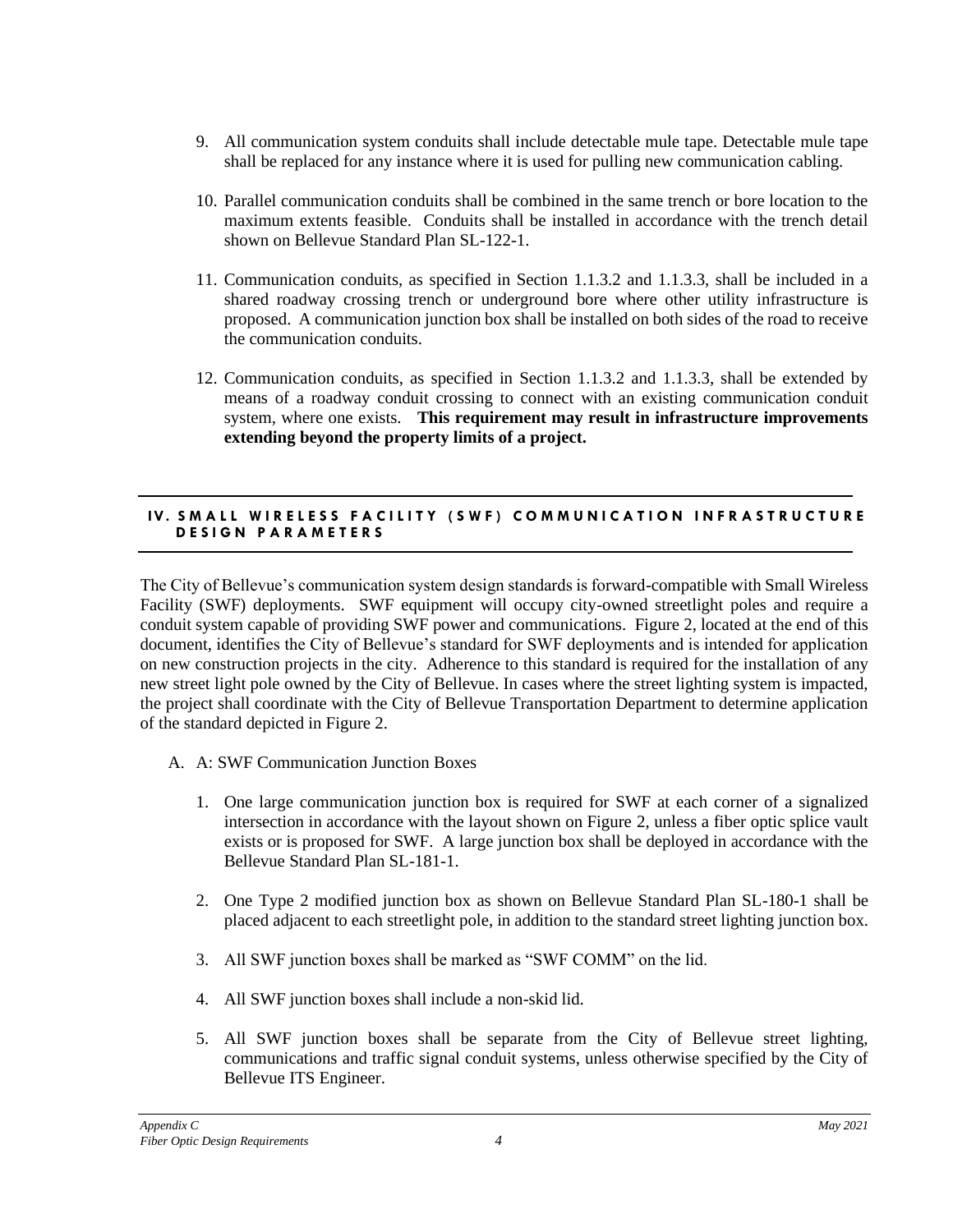#### **V. FIBER OPTIC CABLING DESIGN PARAMETERS**

The City of Bellevue deploys Single Mode Fiber Optic (SMFO) as an Outside Plant (OSP) standard in the city. Fiber optic cables are deployed as they support long distance network communications and highspeed data. This section outlines the deployment standards for Bellevue's trunk, distribution, and lateral fiber optic cables.

## A. Installation

- 1. Fiber optic cables shall be only be placed in conduit systems separated from all other conductive cabling, except low-voltage Ethernet cables.
- 2. Fiber optic cables shall not use cabinets as a raceway or junction box. If a cable is not intended for use in a cabinet, it shall not be installed into or through that cabinet.
- B. Slack Fiber Optic Cable
	- 1. All fiber optic cables pulled continuously through a vault must contain a minimum of 100 feet of slack. Slack fiber optic cable shall be racked in a "Figure 8" configuration inside each vault.
	- 2. 100 feet of slack cable shall be provided for each direction of every cable entering a splice enclosure, unless otherwise specified by the ITS Engineer.
- C. Removal of Unused Cabling

Any fiber optic or copper interconnect cables that are not part of a permanent ITS network shall be removed on a given project, unless otherwise directed by the City of Bellevue ITS Engineer.

D. Fiber Optic Trunk Cables

Fiber optic trunk cables are purposed for backhaul communications between two major splice points or fiber termination points. Trunk cables may carry multiple owner/operators and are intended to have as few splices as possible to preserve data transmission quality.

- 1. The minimum strand count for new fiber optic trunk cables shall be 144 count single-mode fiber, unless specified otherwise by the City of Bellevue ITS Engineer.
- 2. Where an existing trunk fiber optic cable is impacted by a project, the cable shall be replaced between existing splices (i.e. no new splices shall be added, unless approved the City of Bellevue ITS Engineer). **Infrastructure improvements may extend beyond the project limits to re-install the replacement fiber optic trunk cable.**
- 3. New fiber optic trunk cables shall be required for all major and minor arterials where the project area exceeds ½ mile (2,640 ft) of continuous roadway improvements. Splices points for the new fiber optic trunk cable shall be determined by the City of Bellevue ITS Engineer.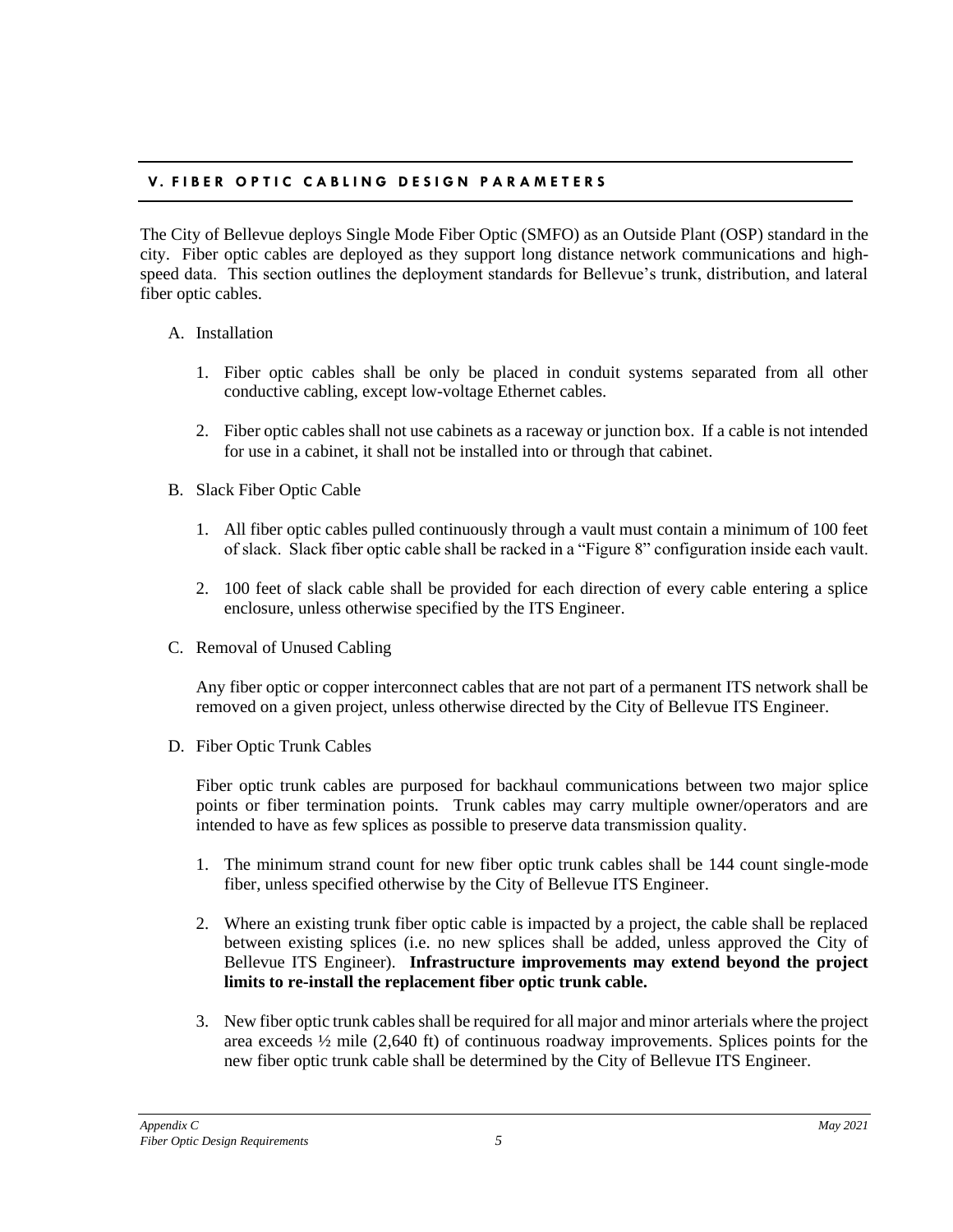E. Fiber Optic Distribution Cables

Fiber optic distribution cables are used for providing connections to field devices including, but not limited to, traffic signal systems, traffic cameras, data collection devices, and Wi-Fi antennas. Distribution fiber optic cables typically only carry City of Bellevue applications.

- 1. The minimum fiber optic distribution cable shall be 96 count single-mode fiber, unless specified otherwise by the City of Bellevue ITS Engineer.
- 2. Where an existing fiber optic distribution cable is impacted by a project, the project shall coordinate with the City of Bellevue ITS Engineer and signal shop staff to determine the appropriate design for the replacement cable. **Infrastructure improvements may extend beyond the project limits to re-install the replacement fiber optic distribution cable.**
- 3. A new fiber optic distribution cable shall be required for all major, minor and collector arterials, unless otherwise directed by the City of Bellevue ITS Engineer. A new fiber optic distribution cable is not required when an existing distribution cable that meets current design standards already exists.
- F. Fiber Optic Lateral and Drop Cables

In the City of Bellevue. fiber optic lateral and drop cables are used to provide a network connection between the fiber distribution cable and an end-device. These single end-point connections are also referred to as drop cables as they provide a network drop to the end-device. Lateral cables typically connect to the distribution fiber optic cable but may also connect to trunk cables in limited scenarios.

- 1. The minimum strand count for a fiber optic lateral cable is 24ct when the end-device is a traffic signal cabinet. All other applications shall be reviewed by the City of Bellevue ITS Engineer.
- 2. The length of lateral fiber optic cables shall not exceed the distance between two fiber optic splice enclosures that are along the conduit pathway to the end-device.
- 3. Lateral fiber optic cables are permitted in traffic signal and illumination junction boxes when the end-device is owned and operated by the City of Bellevue. All other applications will require a dedicated communication system for the lateral fiber optic cable as described in the overview.
- G. Fiber Optic Splices

Fiber optic splices vary in configuration due to many factors, including but not limited to, the availability of dark strands on existing fiber optic cables, necessary connections to end-devices, number of cables meeting at a splice point, etc. As a result of this variability, a standardized splice in the City of Bellevue does not exist. This section provides general design guidance for a typical splice at a traffic signal cabinet location.

1. A typical fiber optic splice in the City of Bellevue includes a single 24ct SMFO drop cable from a distribution fiber optic cable to a traffic signal cabinet. The typical layout is shown in Figure 1 below: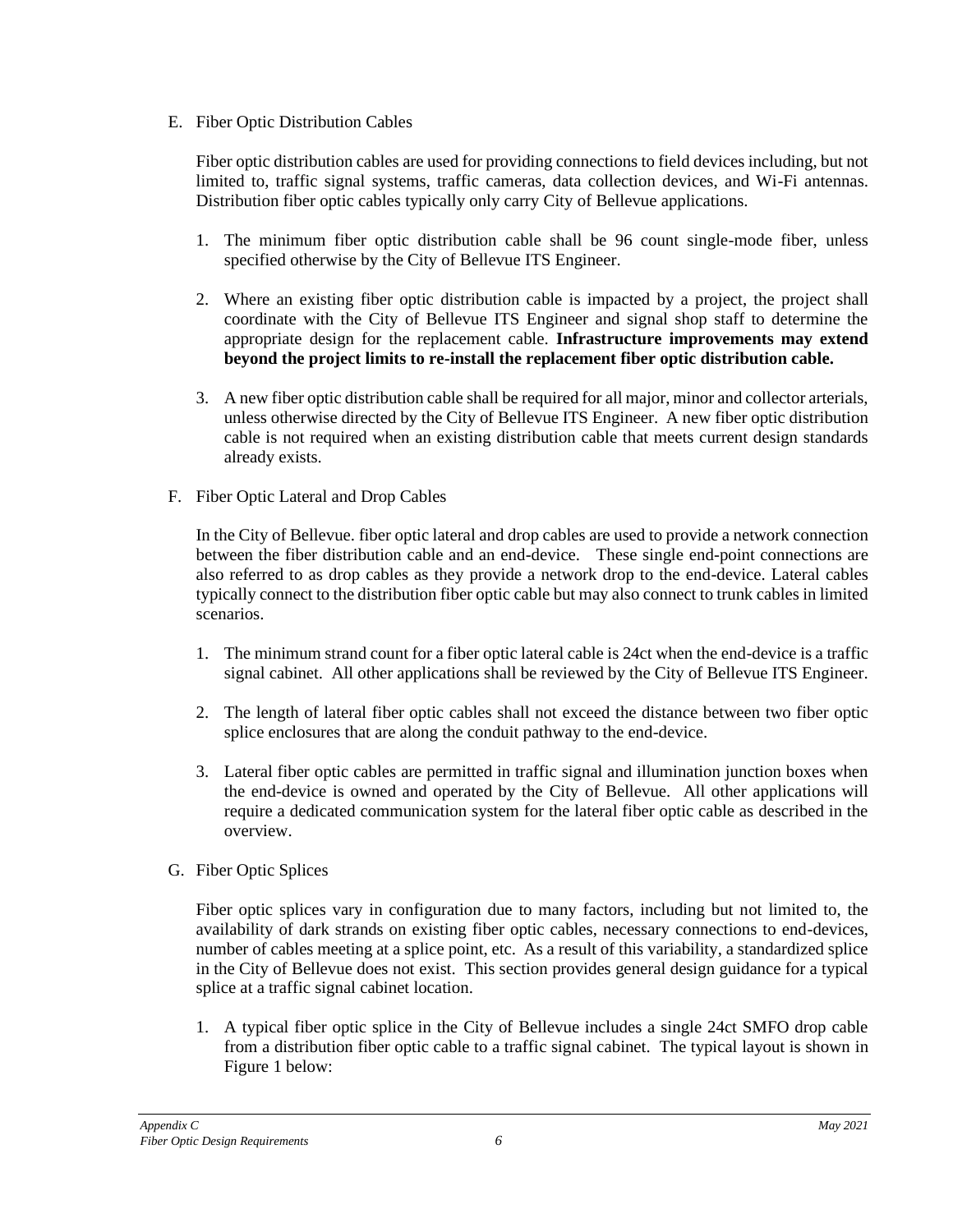

**Figure 1: Typical Splice Detail at Traffic Signal Cabinet Location**

2. All fiber optic splice designs shall be coordinated with and approved by the City of Bellevue ITS Engineer.

## **V. T E M P O R A R Y F I B E R O P T I C C O M M U N I C A T I O N S Y S T E M S**

During construction, it is necessary to maintain operations of the communication system at the project owner's expense. Impacts to the communication system are typically encountered when a communication conduit system is disturbed. In many cases, it will be necessary to temporarily relocate or modify the City of Bellevue's fiber optic system to maintain operations. For all instances where the communication system is impacted, the project shall coordinate with the City of Bellevue Transportation Department on available options to maintain network connectivity. Temporary network connections may include, but are not limited to, the installation of temporary fiber optic cables, fiber optic splices, conduit, and other network equipment.